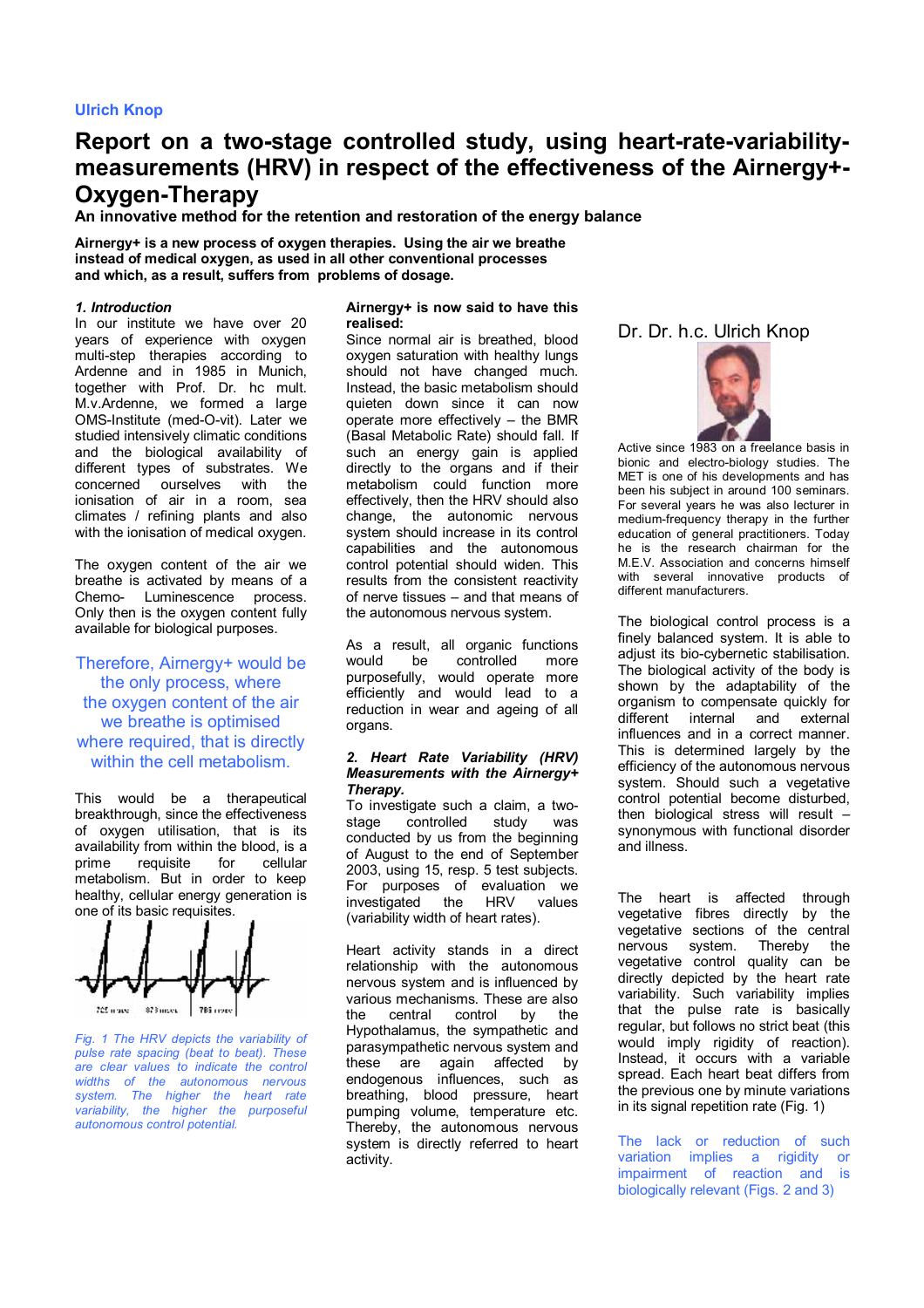

*Fig. 2: This depicts an HRV spectrum with narrow spread. It shows an equally relatively limited control width within the autonomous nervous system. The tighter the spread, the greater its pathological importance. An absolute rigidity of reactions results in death.* 



*Fig. 3: This depicts a good and well spread HRV spectrum. It also shows a relatively high control width within the autonomous nervous system. The broader the width of the spread, the more this indicates a more purposeful reaction capability of the organism. A wide spread and thereby a high variability indicates health.* 



*Fig. 4: This bar chart shows the three mean values of the test sequences. The individual results of the test persons after Airnergy+ are the more significant, when viewed together with the rest- and artefact values. The spread width variations of the HRVmeasurements of the three sequences speak for themselves.* 

It should be mentioned here, that HRV measurements cannot be influenced deliberately and these are therefore a very exact and secure instrument to investigate influences on the organism, especially its reactions with and without stress within the autonomous region and to be able to depict these later. This is why we deliberately used HRV measurements to investigate the Airnergy+ System.

*3. The actual two-stage and counter-checked study.* To investigate this claim, we carried out a two-stage study, using 15, resp. 5 test persons. To assess the results, we used blood oxygen saturation values SpO², BRM values according to Read (function of Basal Metabolic Rate) and HRV values (width variability of heart rates).

To substantiate the claim, we would require seeing variations in these values. The energy gain, because of Airnergy+, would have to be felt immediately in the individual tissues and would have to affect the autonomous control in a positive, relieving manner and it would be required, that all these can be verified by measurement and number.

**Our study was set-up accordingly:** For the initial examination we selected 15 healthy test persons of both sexes, between 15 and 45 years of age who would be representative for a normal population, neither sporty nor inactive, neither under- nor overweight. From this group we selected 5 test persons, 3 male, and 2 female who were representative for the whole group. The basal metabolic rates (BMR according to Read) were within the tolerant range for all: +4 to -1. Blood oxygen saturation (SpO²) was normal for all: between 97 and 99%.

At first the test persons were subjected to a control examination where they passed through the same test sequence, however without Airnergy+ or other therapeutic influences, to enable us to establish a basic rest value, to average this out and to apply this to the calculations of variations. Additionally some artefact tests were conducted whilst undergoing the Airnergy+ therapy. Noisy condition where created, such as by reading aloud, so that we could include stress factors, causing stray readings, and could average out their effect on the HRV (Fig. 4). This resulted in a two-fold calibration of the test model.

Series examinations in the surgery followed, lying down at rest using Airnergy+, and always following the same sequence after a rest period of 15 minutes:

**1.** 10 min HRV-online measurements at rest with parallel ECG and SpO² check, blood pressure and pulse rate measurement.

**2.** 20 min respiration with Airnergy+ at 100%, also at rest.

**3.** 10 min HRV-online measurements at rest with parallel ECG and SpO² check, blood pressure and pulse rate measurement.

The obtained values were loaded into a statistical evaluation program and analysed. To obtain a numeric basis, we recorded online the heart beat rates and their variability, We then calculated the spread width of the heart beat rate variability and again determined the heart beat rates which we then correlated and related to each individual so as to obtain a relative, comparable value, which also took into account rest periods during the test and application. Absolute figures would not have helped much since we had to include the reaction of the appropriate test person and had to show this as a percentage. Thereby we were able to compare the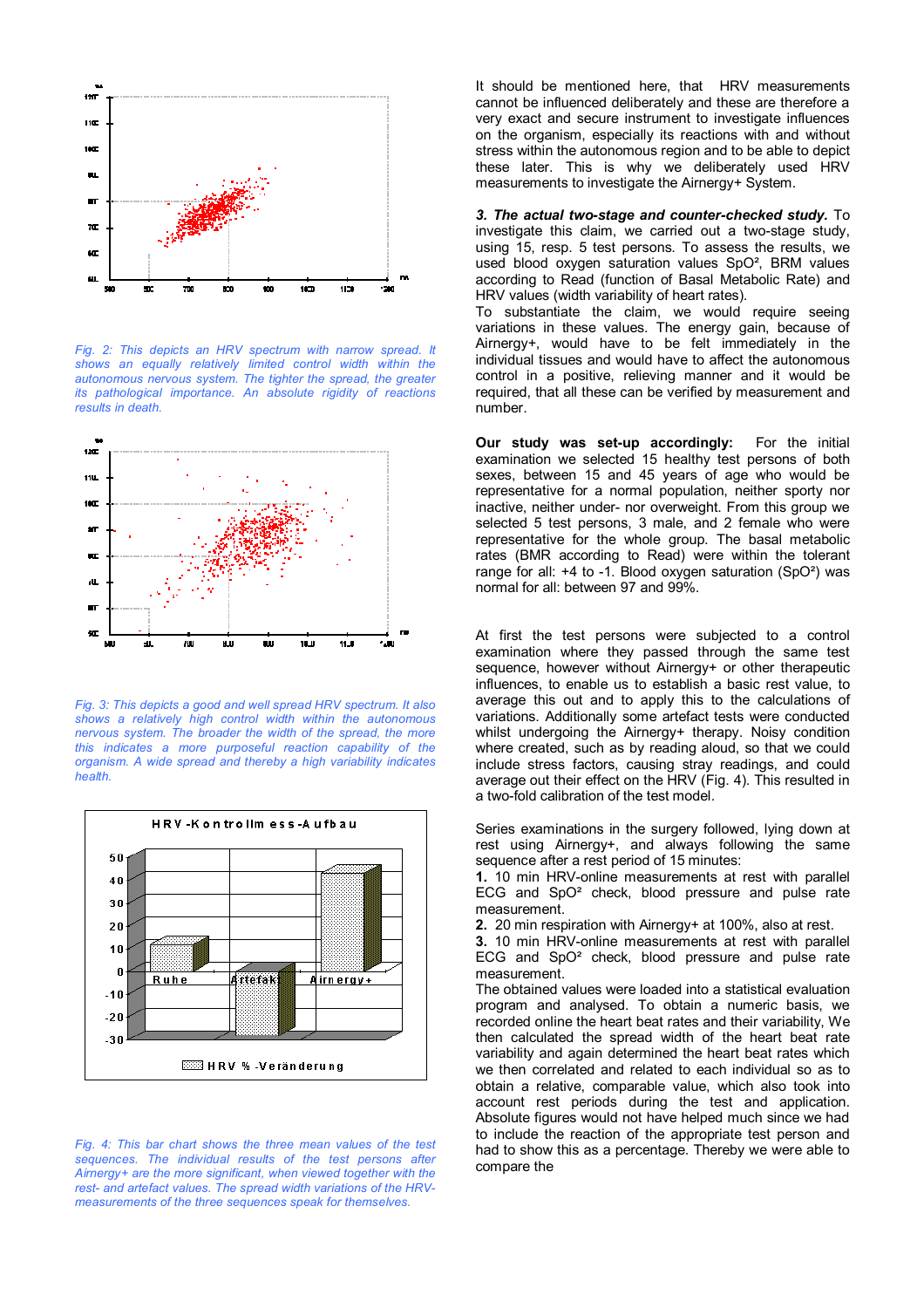



#### HRV in % / test person

*Fig.5: The bar chart above depicts the percentage improvement of the basal metabolic rate for the 15 test persons (01- 15). It shows individual improvements when referred to the original values and this is thereby an effective projection. The bar marked Mw is the derived mean value. The bar marked K-M is the mean value of the rest control measurements and we know from other measurements, that the value is normally around 11%.* 

**Airnergy SpO² - change** Increase after SOE respiration at rest



#### SpO² in % / test person

*Fig.6: The bar chart above depicts the percentage improvement in oxygen saturation for the 15 test persons (01- 15), showing individual improvements referred to the original values and this is thereby an effective projection. The bar marked Mw is the derived mean value. As expected, changes here were minimal.* 

**Airnergy – BMR change (Read)** Increase in metabolic economy



## BMR in % / test person

*Fig.7: The bar chart above depicts the percentage improvement in the basal metabolic rate for the 15 test persons (01- 15), showing individual improvements referred to the original values and this is thereby an effective projection. The bar marked Mw is the derived mean value. The partially large reduction in the BMR* 

#### *values for all test persons is remarkable and indicates a significant improvement in the metabolic economy.*

figures for each test person with all others in relation to a relative base.

It allowed us numeric and individual standardisation of the HRV values

#### **We tested 15 persons. For us the results were very surprising (Fig.5)**

We had expected improvements of around 20% or 25%, but the statistical analysis gave us figures with an average of 44%. Even if we ignore the normal rest developments in the HRV (on average 11%) then HRV improvements still amounted to more than 34% after Airnergy+ respiration of only 20 minutes. This is highly significant, since, without doubt, it shows that an immediate reaction of the autonomous nervous system has taken place, leading to optimisation and a clear<br>efficiency increase by efficiency increasing the control- and spread width of HRV reactions.

As expected, SpO<sup>2</sup> values changed very little (Fig. 6). Likewise, the BMR – Read values were improved by a significant reduction in the basal metabolic rate (Fig. 7). This speaks clearly for an optimisation in the metabolic processes which can now function more efficiently without stressfully increased rates. It may not be necessary to point out, that a lower BMR reduces cell damage, wear and the aging of tissues.

#### **The result can be summarised as follows:**

The study with 15 test persons showed - especially when compared with the control examination - a significant effect of the Airnergy+ application on the autonomous nervous system. The HRV was improved in all cases and on average amounted to about 34% after allowing for the rest values. **Airnergy+ leads objectively to an improved organic energy balance which is also clearly shown by the optimisation of the autonomous control capabilities.** 

The Airnergy+ treatment obviously acts through a

quasi-physiological activation of the air we breathe in an immediate energy rise in the air-depending tissues. This leads to improved reactions and optimisation of the neurological control of all inner organs and this is consistent with a more stable and reactive basic health. Resources are saved, performance reserves are greater, the performance capacity is increased and the aging process of tissues is reduced. This will lead to stabilisation and functional improvement of all organs and organic systems. The healing prognosis shows a lasting improvement and in many cases is able to progress more correctly since, obviously, it is now controlled in an optimum fashion.

## *4. Results after a series of respirations.*

Since we were able to prove immediate benefits, we intended also to show the absolute effect after a series of respirations. For that purpose the 5 test person that had been selected for the initial series of tests were subjected for a further 9 respiration sequences of equal duration and intensity and also at rest. The interval here was 2 respirations per week. Such a selection had no therapeutical basis but was necessary simply for organisational reasons. After completion of the packet of 10 treatments the test persons were asked to present themselves 3 days later and were then subjected to the measurement at rest as described earlier under 3.). However, only the HRV values were recorded, since the BMR values could cast doubts on their validity because it must be assumed, that the daily routines are different.

The HRV values, strictly related to the initial restvalues, also showed in the subsequent investigations remarkable improvements, when compared with their initial levels. On average an improved HRV spread of 19% could be found (compared to the original value basis). Even when